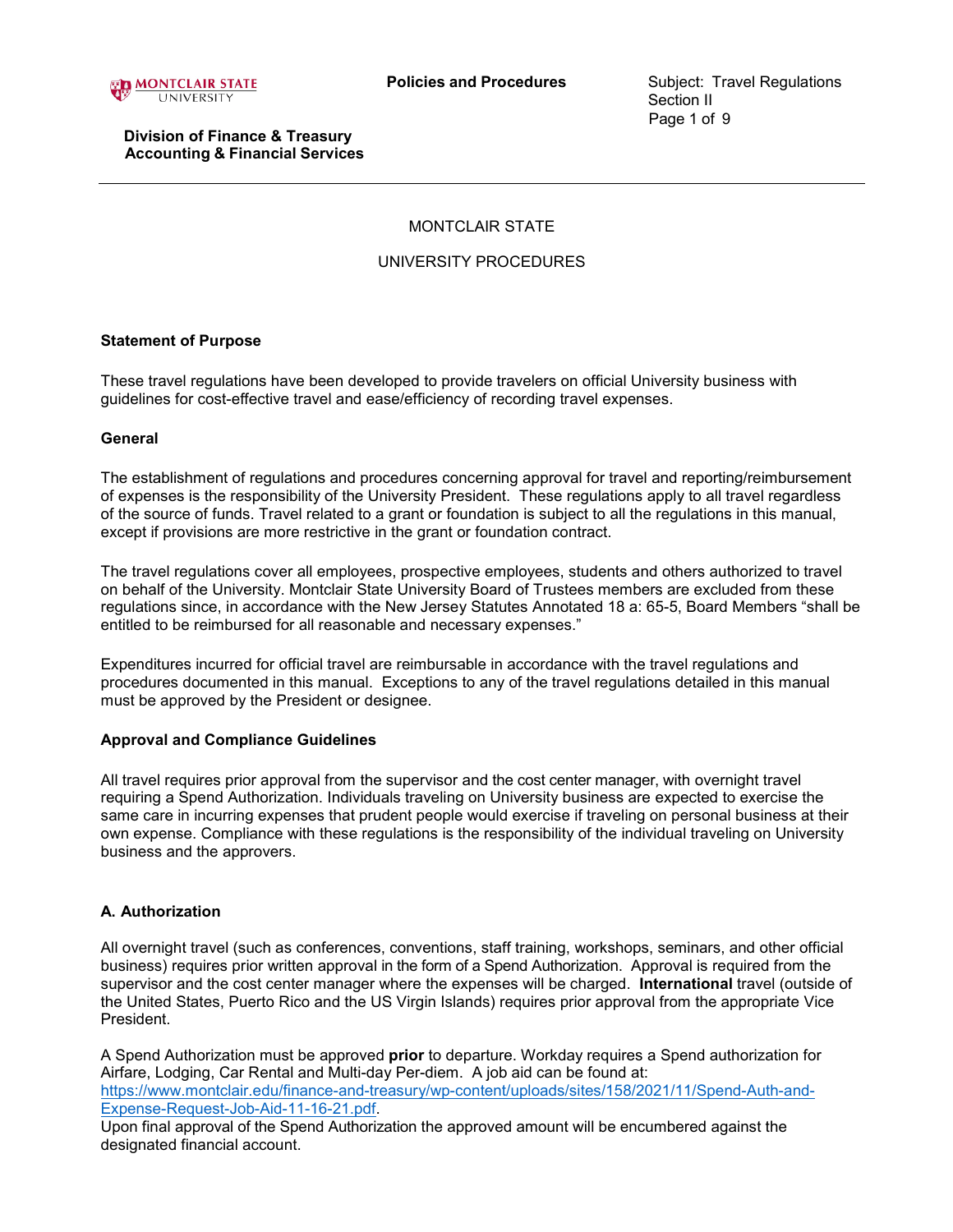

.

## **Division of Finance & Treasury Accounting & Financial Services**

For travel expenses not requiring a Spend Authorization, such as mileage or parking and tolls, the traveler's immediate supervisor (Department Chair, Director, etc.) must approve the Expense Report. The approval is attesting to the appropriateness of the travel for University purposes and that all travel regulations are being adhered to as well as the availability of funding.

Upon final approval of the Spend Authorization the approved amount will be encumbered against the designated financial account.

## **B. Allowable Expenses**

Reimbursable travel expenses are limited to those directly related to transacting the official business of the University. Reimbursement requests for situations not specifically covered under these regulations or exceeding the authorized rates may be granted in accordance with the procedures in this manual.

## **Travel Arrangements**

### 1. *General*

Travelers should make reservations as early as possible to take advantage of advance purchase discounts. However, no reservations should be made prior to the Spend Authorization being completed and approved.

If the traveler has any questions, problems, and/or suggestions when making travel arrangements, he/she should contact the Director of Accounts Payable in the office of the Controller for guidance.

## 2. *Air Travel*

All travel should be by the most economical, direct and usually traveled route although travelers should be cautious when purchasing specially discounted airfares, such as non-refundable and advance-purchase fares. Since the airline tickets are non-transferable, and in most cases, must be used within one year from date of flight, these tickets become a problem if not used on the dates and times originally reserved.

Any travel by an indirect route, or by other than the most economical means, must be justified on the Spend Authorization. The traveler must book economy/coach airfares. Upgrades for extra leg room will only be approved if flights are 4 hours or more in duration. Exceptions to the aforementioned must be approved in advance by the appropriate divisional vice president. The use of personal reward points to purchase upgrades is not reimbursable.

When a university employee books travel, the following shall apply: If a trip is cancelled for reasons beyond the traveler's control, reimbursement shall be made to the traveler for the airfare. Any expense for making changes to a traveler's ticket shall not be reimbursed unless the reason for the change is beyond the traveler's control. Any expense related to a change in travel plans caused by family or work emergency must be documented and approved by the division's Vice President and forwarded to the Vice President for Finance and Treasurer for final review and approval. Unused or forfeited tickets must be reimbursed to the University if purchased with a University issued Travel card.

In the event that travel is booked through an agency, unused vouchers shall remain in the name of the university and no reimbursement shall be required.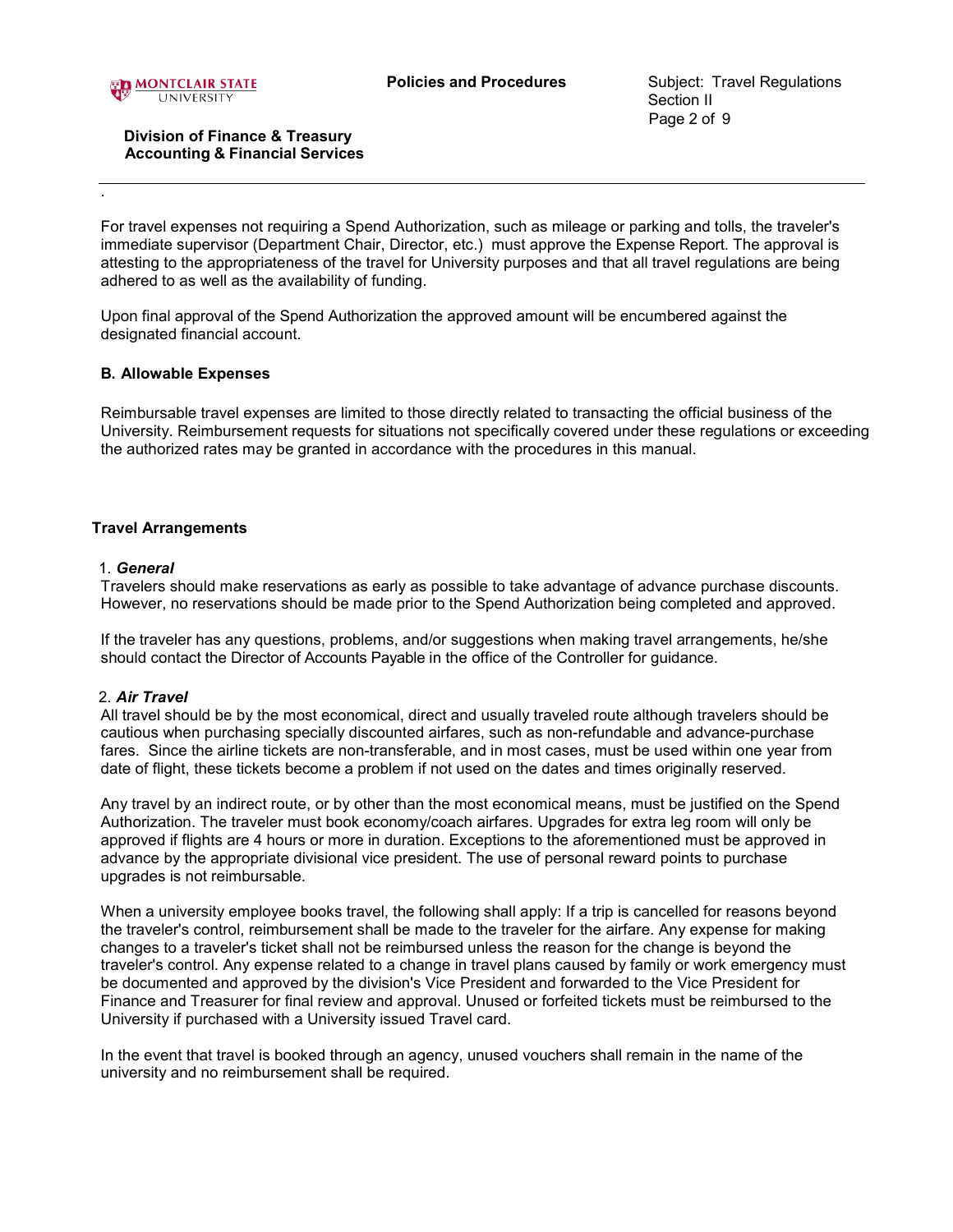

# MONTCLAIR STATE

## UNIVERSITY PROCEDURES

## 3. *Lodging*

Rates for lodging will be determined based on the destination of the trip. To access all pertinent rates, access the following link: [www.gsa.gov <http://www.gsa.gov>.](http://www.gsa.gov/) When an employee attends a recognized conference and obtains overnight accommodations, the traveler shall be reimbursed for the actual cost of the room, up to the cost arranged by conference officials. Costs to upgrade rooms to luxury and upscale categories shall not be reimbursed. When lodging is shared with others, reimbursement shall be limited to the employee's share of the cost.

For one-day conferences in locations not involving air or rail travel, reimbursement for lodging shall be allowed if the conference begins prior to 9:00 a.m. and the traveler would have to leave home at an unreasonable time in the morning to arrive at the location. Under these circumstances, reimbursement shall be allowed in accordance with the guidelines set forth in this manual.

If a traveler decides to lodge in a private residence with family or friends while traveling on business, no reimbursement shall be made to the traveler for lodging costs.

If a scheduled trip is cancelled, it is the traveler's responsibility to cancel the hotel room. Any expenses for hotel cancellations shall not be reimbursed unless the reason for the cancellation was beyond the traveler's control. If the cancellation was due to a family or work emergency, the incident must be documented, approved by the division's Vice President and forwarded to the University Controller for review and approval of the cancellation expense. If a hotel deposit is nonrefundable and was paid with a University issued Travel card the traveler will reimburse the University for the Lost Deposit.

## 4. *Car Rental*

Car rentals, including all gasoline and insurance costs connected with the car rental, may be permitted when it has been determined in advance to be advantageous in the conduct of University business. The cost for a car rental may not exceed the actual per-day cost of a mid-size car unless four or more employees are traveling. In this instance, a full-size car may be rented. Travelers should purchase liability insurance and Collision Damage Waiver for the rental and will be reimbursed unless the expenditure was paid for with a University issued Travel Card expenditure. This policy shall be subject to the university's preferred supplier, in event that there is one.

For holders of the Bank of America Corporate card, the CDW is included. Please email [travel@montclair.edu](mailto:travel@montclair.edu) for a copy of the Visa Guide to Benefits.

## 5. *Other Transportation*

## a. *Personal Car Usage*

Employees shall be reimbursed for mileage when their personal automobile is used to engage in day trips or work assignments. Mileage shall be calculated from the University or home, whichever is the shorter distance. If travel occurs on a non-work day, mileage shall be calculated from the traveler's home. Mileage reimbursement covers wear and tear on the vehicle as well as fuel costs. Gasoline is not reimbursable when a personal vehicle is used for business purposes.

Mileage will be reimbursed at rates approved by the Internal Revenue Service and can also be found on [www.irs.gov.](http://www.irs.gov/) Parking and toll expenses shall also be reimbursed to the traveler at the actual cost. Any single expenditure exceeding \$10.00 must be documented with the appropriate receipt. For overnight trips where the traveler prefers to use his/her own automobile, mileage, tolls, and parking shall be reimbursed but may not exceed the cost of the prevailing air or rail rates to the destination.

A valid driver's license, vehicle registration, and insurance are required when using a personal automobile. Privately owned motorcycles shall not be used on University business.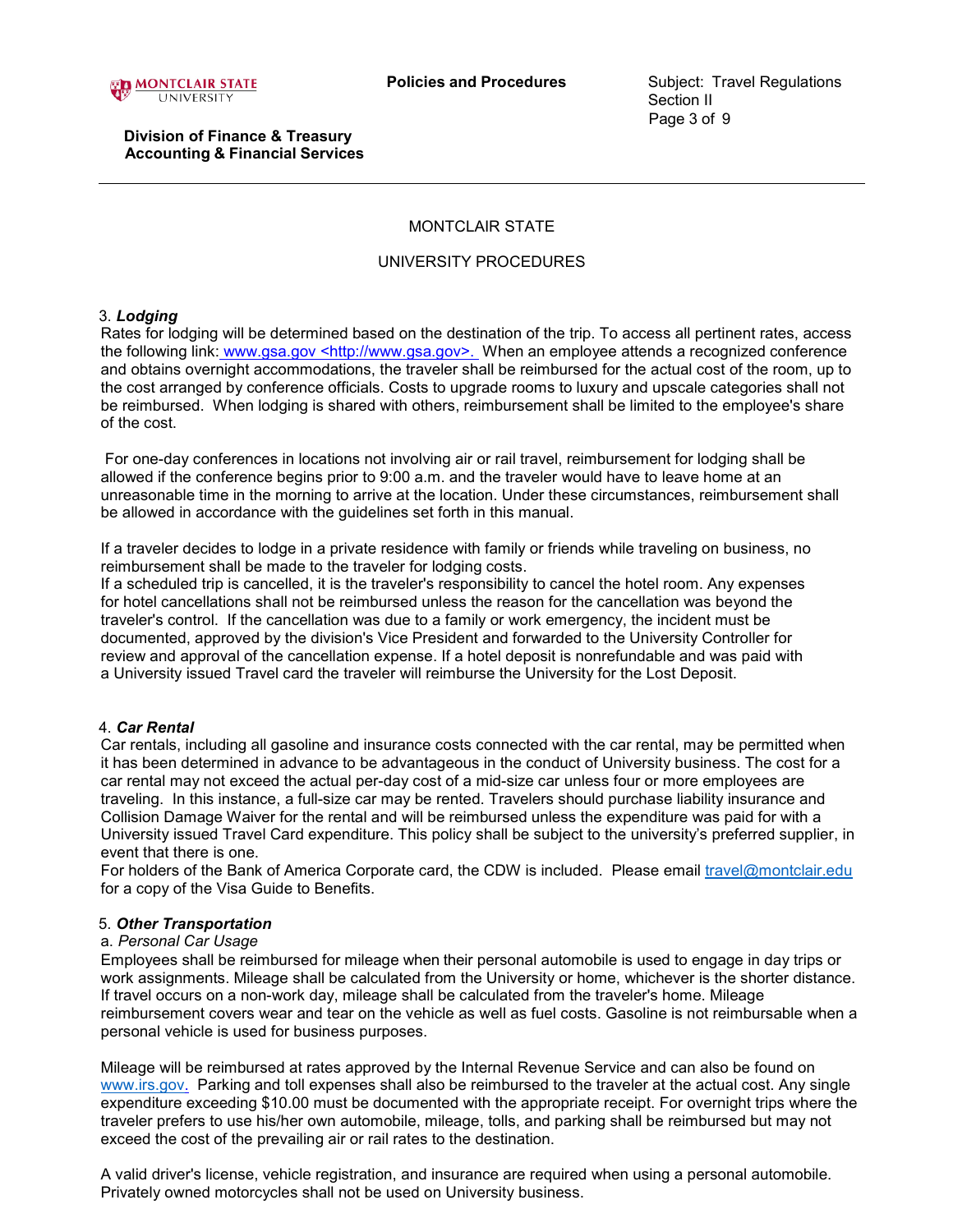

# MONTCLAIR STATE

## UNIVERSITY PROCEDURES

### b. *Rail Travel*

The same regulations and procedures detailed under the Air Travel section are applicable to rail travel. If a traveler prefers to utilize rail transportation instead of air transportation, the traveler must request the least expensive available fare that is both reasonable and consistent with the purpose of the trip. If the rail fare exceeds the cost of the prevailing airfare to the same destination, then prior written approval must be obtained from the appropriate Vice President.

## c. *Taxi, Limousine, and Private Car Service*

Taxi charges are permitted from the University or from home to the airport or train station and vice versa. The traveler should use the most economical means of transport to the airport or train station. Travel to and from airports or train stations and downtown areas shall be confined to hotel shuttle buses, and airport or train car services whenever such service is less costly than a taxi.

The traveler may drive a personal automobile to and from the airport or train station and park it there while on business. However, reimbursement shall not be made for tolls, overnight parking fees (long-term parking), and mileage (to and from the airport or train station) if the expense is greater than the cost of other direct round trip transportation from the University or the traveler's residence. The traveler is expected to use the least expensive transportation, without consuming excessive travel time. If an employee is driven to and from the airport or train station by a relative or friend, mileage reimbursement to the employee is allowed.

## d. *University Vehicles*

University-owned vehicles may be used for University travel. All operators are required to have a valid driver's license and proof of insurance. Operators must drive with care and observe all vehicle regulations and are responsible for fines due to motor vehicle infractions.

Please see the Montclair State University policy, "Use of Vehicles for University Business" for details regarding the use of university vehicles:

<https://www.montclair.edu/facilities/wp-content/uploads/sites/57/2018/02/vehicle-policy.pdf>

## 6. *Meals and Entertainment*

#### a. *By Diem*

For conventions, conferences, staff training, workshops, training seminars, and other authorized trips requiring overnight lodging, a per diem meal allowance shall be reimbursed to the traveler. Rates for meals will be determined based on the destination of the trip. To access all pertinent rates, access the following link[:](http://www.gsa.gov/) [www.gsa.gov <http://www.gsa.gov>.](http://www.gsa.gov/) If the city you are visiting is not listed, utilize the standard rate as listed. Only the per diem amount will be paid to the traveler regardless of the amount actually spent by the traveler. Receipts are not required. If a meal is included in the registration/conference fee, or if paid for by someone else, reimbursement shall not be made.

## b. *Meetings with outside People*

Meetings and other events involving the purchase of food and beverage in conjunction with the employment of new personnel, meetings with consultants, legislators, or other outside parties who are only available during the meal hour are reimbursable.

The following guidelines apply:

- 1. Requests for events which require authorization by the President should come from a Vice President.
- 2. Reimbursement should be limited to those who must meet and not necessarily all who are in attendance.
- 3. The per diem meal rate will prevail.
- 4. Any exceptions require approval of the President or designee.
- 5. Original detailed receipts must be presented.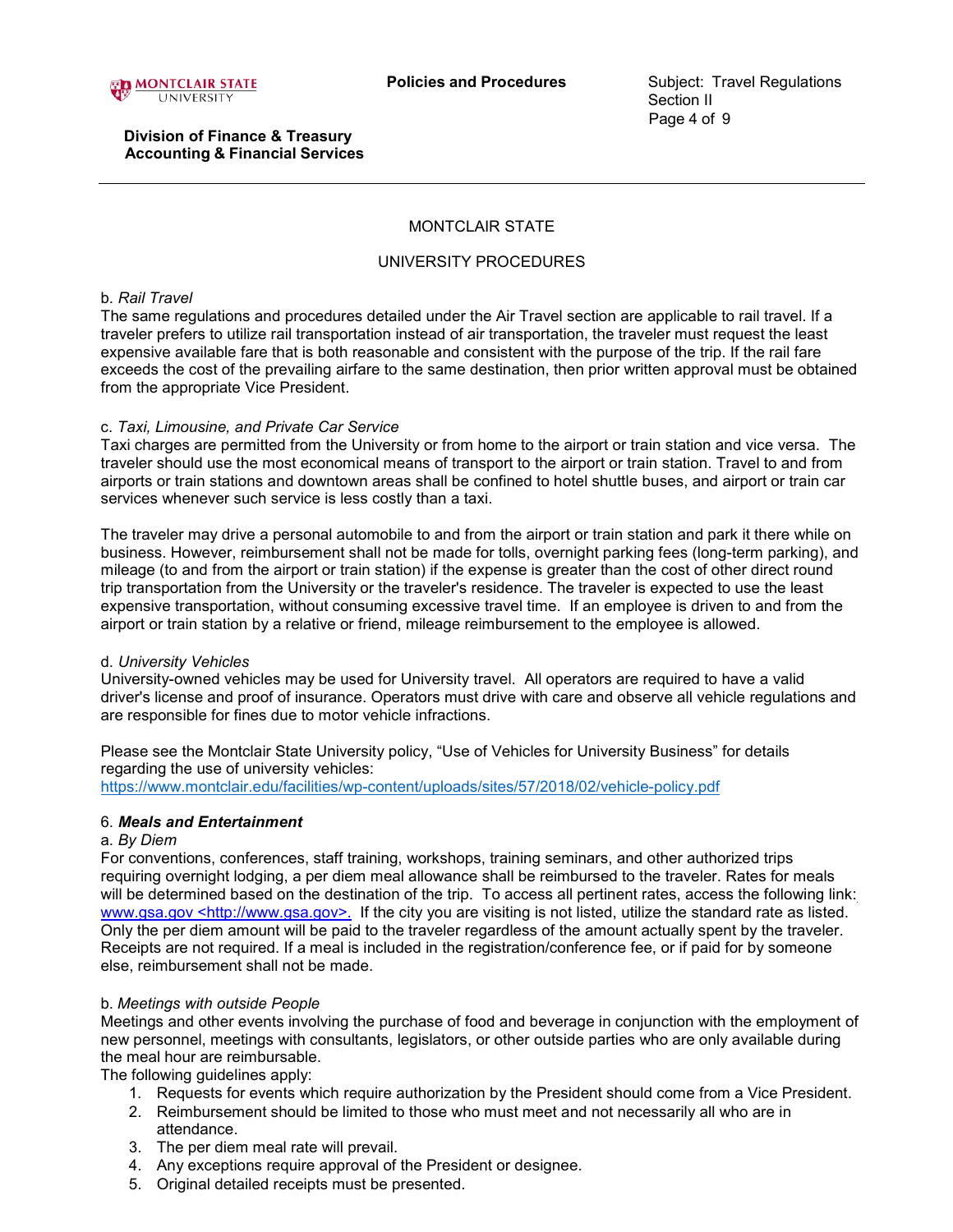

# MONTCLAIR STATE

# UNIVERSITY PROCEDURES

## 7. *Group Travel*

Group travel is defined as ten or more persons traveling to a destination for a common purpose such as training meetings, retreats, and athletic travel. The individual planning the group travel is responsible for ensuring consistency with the regulations outlined in this travel manual.

Group travel must be authorized by every Cost Center Manager involved. Travelers in the group must pay for their own expenses and each must submit an expense report for reimbursement. In extenuating circumstances (i.e. student groups) it may not be feasible for each individual to pay their own expenses. In these cases, expenses may be grouped onto one or more Expenses reports. Employees with a Corporate card may include student expenses on the card. All receipts are still required.

## **C. Registration Fees**

Registration fees for conventions, workshops or official meetings are reimbursable. Original receipts for the registration fees or copy of the registration form must be submitted on the Expense Report

## **D. Payment Methods**

## 1. *Corporate Card*

The University's corporate Travel card vendor is Bank of America. The card shall be ordered by the office of the Controller after the employee completes the required application which can be requested by emailing travel@montclair.edu. The employee shall be notified upon receipt of the card from Bank of America.

Whenever feasible, the traveler is expected to use the corporate card to pay for expenses such as registration fees, air/rail travel, lodging, car rental, and other allowable expenses as detailed in this manual; all other expenses are the responsibility of the traveler. The card cannot be used for personal spending. Cardholders are required to abide by all regulations detailed in this manual.

Cardholders violating these regulations and/or not submitting expense reports within 14 days of the completion of a trip will have their travel card suspended until such time as a report is submitted and approved. Habitual offenders will have their card terminated.

Please review the university travel policy for the full details of which travel related expenses are and are not reimbursable.

A lost or stolen corporate card must be reported as soon as the traveler discovers it is missing. To report a lost or stolen card, please call Bank of America Global Card Services at 888-449-2273 and notify the office of the Controller [\(travel@montclair.edu\)](mailto:travel@montclair.edu).

Upon termination of employment, a corporate cardholder must return the card to his/her immediate supervisor who will send it to the office of the Controller. The terminated cardholder must also promptly reconcile and complete an Expense report for any outstanding transactions.

## 2. **Prepayments**

.

Prepayments of registration fees may be made via a Supplier Invoice, P-card, or Travel Card. The Supplier Invoice is to be initiated through the department effected.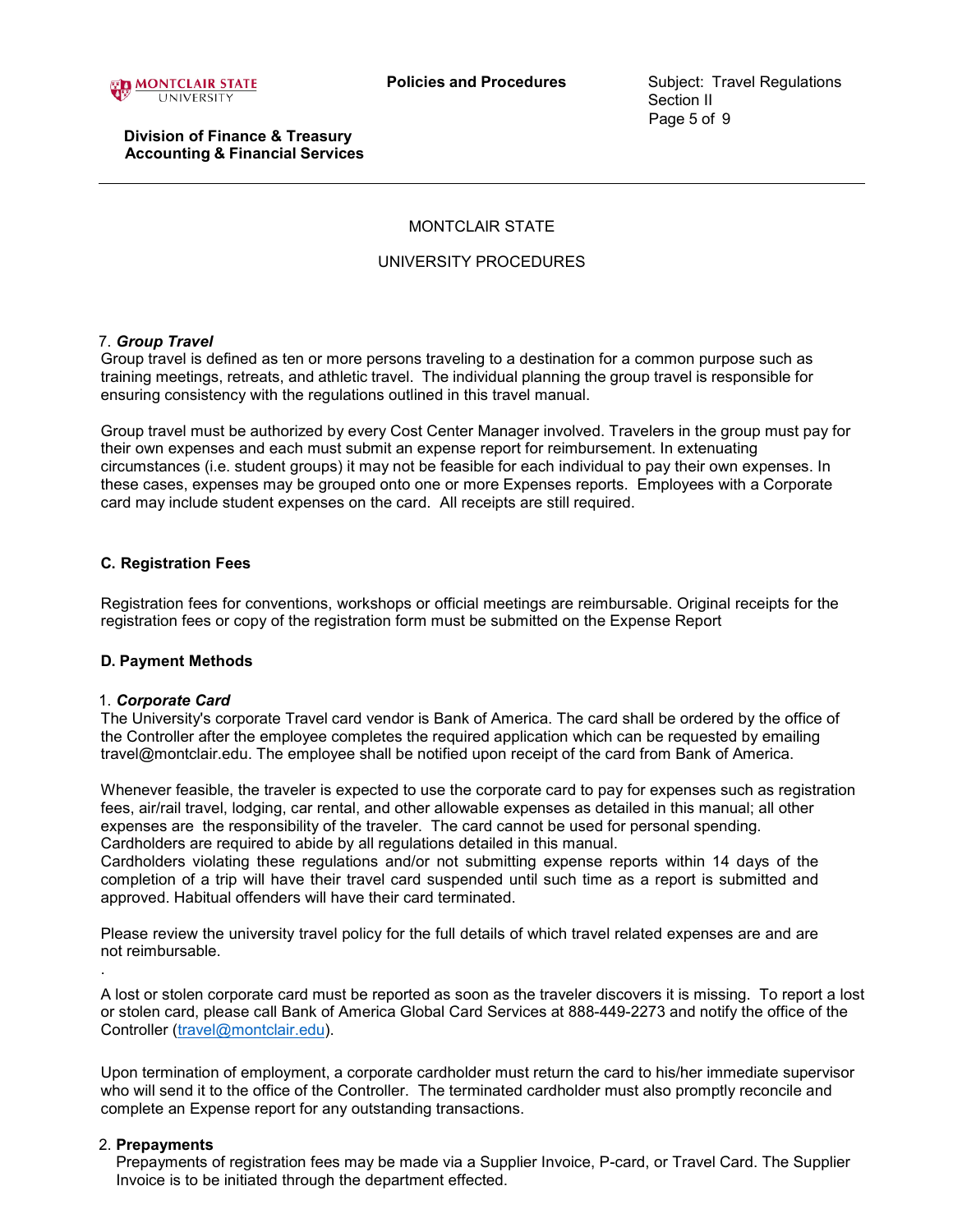

# MONTCLAIR STATE

# UNIVERSITY PROCEDURES

### 3. *Cash Advances*

Cash advances are available for multi-day per diems only. This may be requested on the Spend Authorization.

## **E. Expense Processing**

### 1. *Expense Report Completion*

Expense reports should be completed in Workday within 14 days of completing trip. A job aid can be found at: [https://www.montclair.edu/finance-and-treasury/wp-content/uploads/sites/158/2021/11/Spend-Auth-and-](https://www.montclair.edu/finance-and-treasury/wp-content/uploads/sites/158/2021/11/Spend-Auth-and-Expense-Request-Job-Aid-11-16-21.pdf)[Expense-Request-Job-Aid-11-16-21.pdf](https://www.montclair.edu/finance-and-treasury/wp-content/uploads/sites/158/2021/11/Spend-Auth-and-Expense-Request-Job-Aid-11-16-21.pdf)

### 2. *Documenting Expenses*

Air/Rail – Itemized airline purchase receipt. The boarding pass should be included if the Expense report is submitted after trip conclusion.

Hotel - Itemized invoice showing proof of payment.

Car Rental - Rental agreement, including proof of payment.

Parking, Tolls - Receipt for charges in excess of \$10.00. (This

may include EZ-Pass statement.)

Ground Transportation - Receipt for charges (Taxi/limousine/bus) in excess of \$10.00.

Meals - Meal receipts are not required since per diem rates apply. For conference travel, brochure must be submitted with the Spend Authorization. Gratuities are included in the per-diem amount.

#### 3. *Other Reimbursable Expenses*

Expenses that are commonly reimbursable by the University to the traveler include:

- Air freight/overnight delivery
- Gasoline (for car rentals only)
- Parking
- Telephone calls
- Internet and business office services
- Tips for group meals (within a reasonable 15% to 20% range) Per diem rates already include the gratuity.
- Car rental insurance
- Required visas for approved international trips.
- Flight cancellation insurance

## 4. *Nonreimbursable Expenses*

Expenses that are not reimbursable by the University include, but are not limited to:

- Alcoholic beverages
- Laundry/dry cleaning
- Excess baggage
- Golf (and other recreation)
- Health club facilities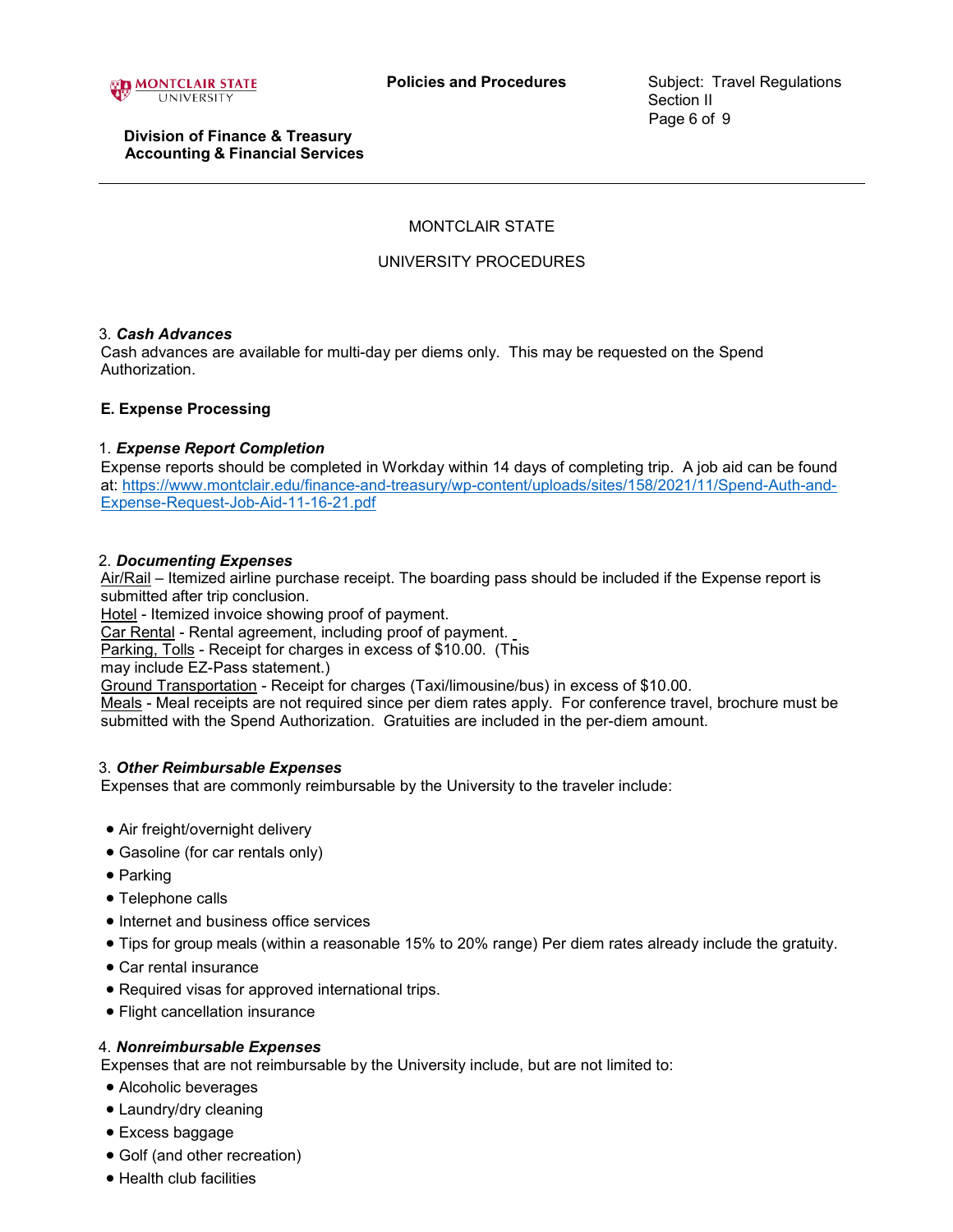

# MONTCLAIR STATE

# UNIVERSITY PROCEDURES

## **Non-Reimbursable expenses continued**

- Minibar refreshments
- Movies
- Parking fines or traffic tickets
- Shoe shine
- Spouse/companion travel
- Car wash
- Personal entertainment
- Babysitter
- Cancellation and flight change fees for non-business or non-emergency reasons
- Passports
- Ticket fare upgrades
- Lost baggage

## 5. *Unanticipated Expenditures*

If the traveler incurs unanticipated expenses that exceed either the approved travel request and/or the approved rates, a written justification must be attached to the Expense report. Reimbursement for these expenses is subject to review and approval by the division's Vice President and by the University Controller or the Vice President for Finance and Treasurer.

## 6. *Reimbursement to Traveler*

Eligible expenses not paid with a University issued Travel card will be reimbursed upon submission of the Expense Report to Accounts Payable. Travelers can expect payment within 10 business days of receipt of appropriate documentation by the Accounts Payable office.

## **F. Prospective Employees**

Candidates will be reimbursed according to policy as outlined in this manual. Reimbursement will be made with an Expense report. The sponsoring department will first need to have the candidate created as an External Committee member. The expense report can then be used. The candidate will be paid with a check. The form and job aid can be found at: [https://www.montclair.edu/finance-and-treasury/wp](https://www.montclair.edu/finance-and-treasury/wp-content/uploads/sites/158/2021/11/Spend-Auth-and-Expense-Request-Job-Aid-11-16-21.pdf)[content/uploads/sites/158/2021/11/Spend-Auth-and-Expense-Request-Job-Aid-11-16-21.pdf](https://www.montclair.edu/finance-and-treasury/wp-content/uploads/sites/158/2021/11/Spend-Auth-and-Expense-Request-Job-Aid-11-16-21.pdf)

# **G. Frequent Flyer Awards**

Travelers shall be allowed to retain all frequent flyer rewards offered by the airlines. However, travelers may not select a higher priced flight in order to participate in a carrier's frequent flyer program or take unnecessary trips to earn more mileage credits. It is the traveler's responsibility to track frequent flyer awards directly with the airlines. Any tax liability resulting from these awards shall be the sole responsibility of the traveler earning such benefits. Memberships for airline clubs or premium services are not reimbursable.